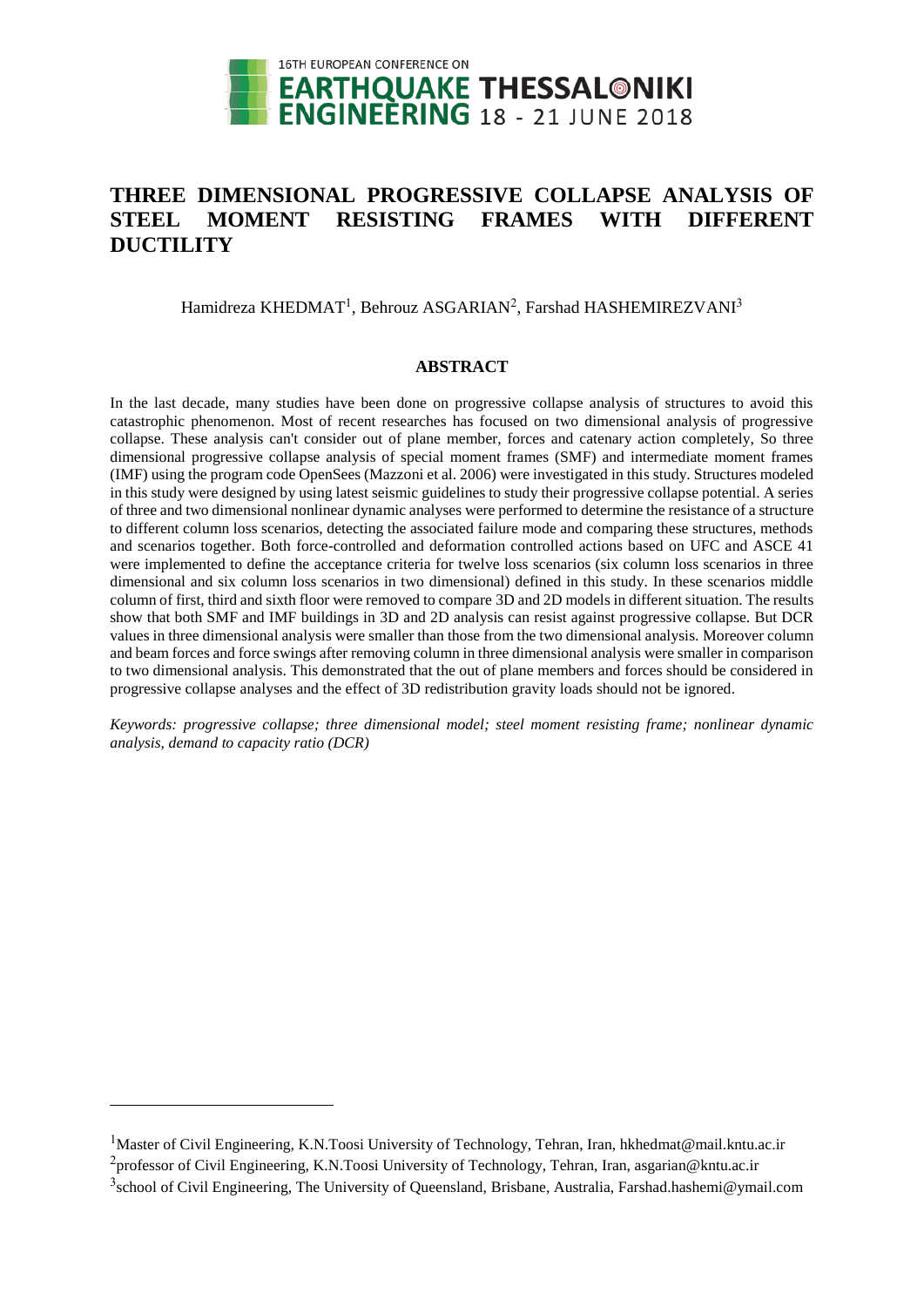# **1. INTRODUCTION**

Collapse is defined as failure from one member to another that finally leads to total or partial collapse of structures. Probable dangers and abnormal loads that can cause progressive collapse contains these items: aircraft impact, design and construction error, fire, bomb or gas explosions, accidental overload, etc. As these accidents have low probability of occurrence, they are not considered in structural calculations and design. GSA [1] and UFC [2] are the main guidelines that provide detailed information to resist buildings from progressive collapse and include Alternate Path Method (APM). In this approach, if one of the members of structures fails the alternate paths redistribute the loads and prevent progressive collapse. According to these guidelines a building must have adequate strength to survive predefined scenarios in each one of the building's that columns is eliminated.

Progressive collapse researches first started at 7th decade, when ronan point apartment fails through gas explosion. After that several investigations have been carried out on progressive collapse behavior of steel frames, especially since the terrorist attack on the World Trade Center (WTC) towers. First study including progressive collapse analysis of steel frames done by groos<sup>4</sup> et al. in this study they evaluate behavior of 2D steel moment frames against removing one column or increasing load on beams that represents debris with numerical method. Pawell<sup>5</sup> compared linear, nonlinear static analysis and nonlinear dynamic analysis together and concluded that dynamic coefficient 2 that was used in linear static analyses can shows the same overestimated results. He emphasized that nonlinear analysis must be used. Ruth et al<sup>6</sup> [3] concluded that coefficient 1.5 shows dynamic impact better especially for steel frames. Kim et al [4] did pushdown analysis for evaluating the resistance of steel moment frames against progressive collapse. They considered two bays structures with different bay's length and different number of stories. Structures were evaluated for static and nonlinear dynamic analysis, after that process of forming plastic joints under pushdown analysis in structures were discussed. They showed that increase in number of bays will cause more capacity to resist gravity loads, and structures with more bays can have better performance against progressive collapse. Song et al. [5] performed an experimental study on a steel building and concluded that using the amplification. Hashemi Rezvani et al. [6] studied the effect of span length on progressive collapse behavior of steel moment resisting frames. Hashemi Rezvani and Asgarian [7] showed that seismic detailing can be used as an indirect tool to enhance the robustness of concentrically braced frames against progressive collapse.

Although progressive collapse analysis are commonly studied in many researches but most of researches evaluate this phenomenon in 2D models, to evaluate real potential of structures against progressive collapse , 3D modeling with considering nonlinear dynamic analysis is needed. As steel moment frames are the lateral load bearing system in many buildings, we decided to study this lateral load bearing system potential against progressive collapse. This research aims to investigate the real structural response of a generic steel moment resisting frame to sudden column removals in 3D models and compare responses with 2D models. In addition, to consider different situation and different ductility both special moment frame and immediate moment frames lateral load bearing system are modeled. Also different scenarios of removing column is considered to shows the different in modeling in different conditions.

# **2. THREE AND TWO DIMENSIONAL ANALYSES METHOD AND ACCEPTANCE CRITERIA**

In order to investigate the progressive collapse analysis of special moment frames and immediate moment frames, Three dimensional and two dimensional 10-story frame is studied. Three loss levels are selected for both three and two dimensional structures, namely, first level, third level and sixth level. For each level two loss locations are defined, one exterior column and the other one is interior column. All named scenarios are done for both SMF and IMF structures. Ordinary moment frame lateral system

l

<sup>4</sup> Groos et al.

<sup>5</sup> pawell

<sup>6</sup> Ruth et al.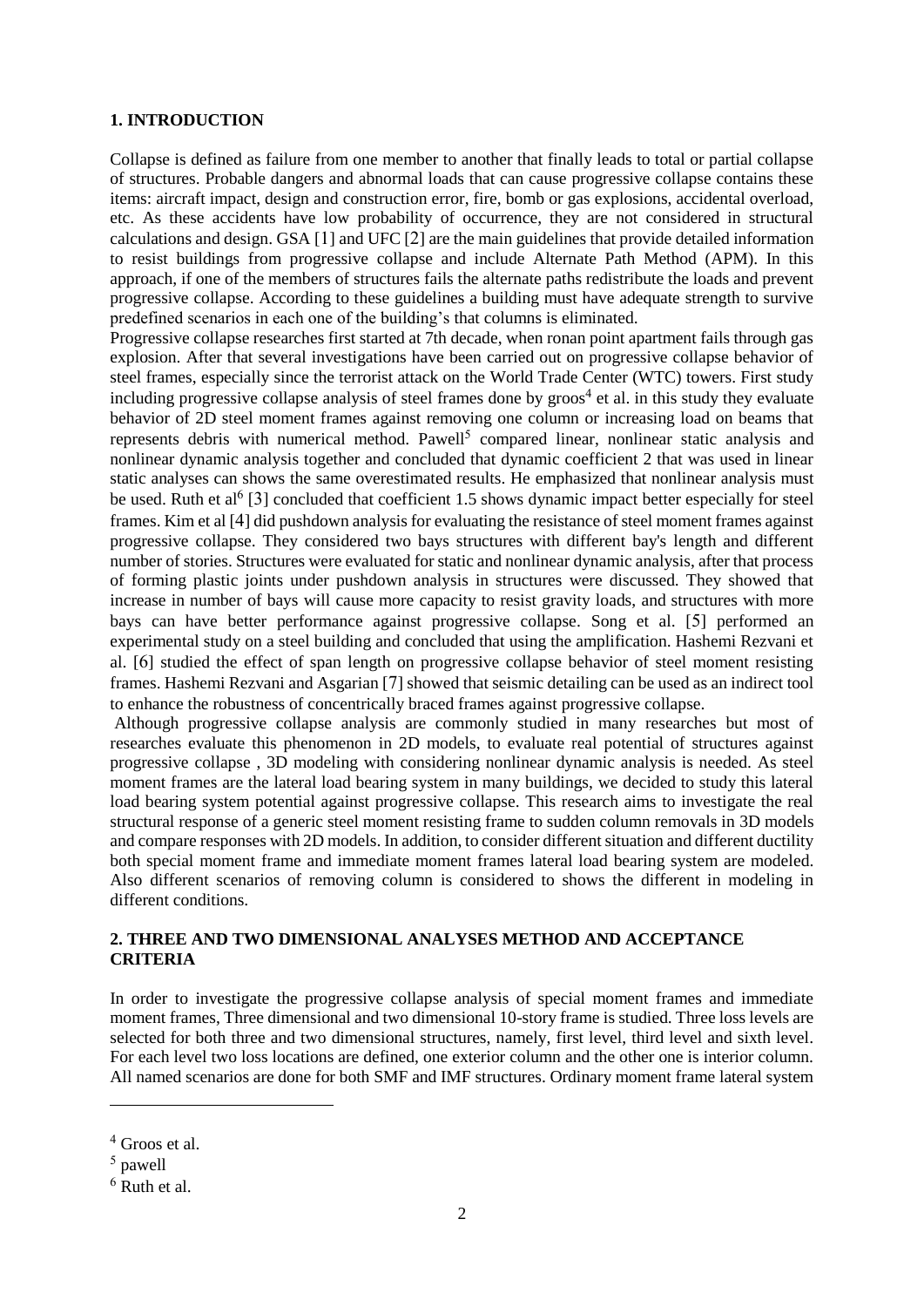wasn't modeled, because structures are in high seismic zone and this lateral system can't be used in these areas. To analyze the structure under these removal scenarios, nonlinear dynamic analyses is performed. For nonlinear analyses of steel structures, UFC states that the modeling parameters and nonlinear acceptance criteria of ASCE 41 [8] can be used with the exception of the connections and elements discussed in it. These acceptance criteria include force-controlled and deformation-controlled actions, which depends on the yield rotations of structural members. In order to calculate the yield rotation in structural members we used ASCE 41. At the first step of this investigation we determine the yield rotation of all structural elements for each removal scenario. Sudden loss of a structural element is a dynamic process, so performing nonlinear dynamic analyses will provide a better insight to the response. Therefore, nonlinear dynamic analyses are performed to determine whether a sudden column loss cause failure progression or not. The response of the structure is investigated by performing a nonlinear dynamic analysis, these analysis are performed for each removal scenario (APM case). To determine whether the structure collapses progressively or not the analysis results are checked against performance-based criteria. The acceptance criteria are based on both force-controlled and deformationcontrolled actions. The yield rotations obtained from the first step are used for the latter. The building is susceptible to progressive collapse and the analysis ends in that scenario if a structural element fails. If not, it means that the structure is capable of reaching a static balance after the specific element removal. In next step, removal scenarios in three dimensional model compare with the same removal scenario in two dimensional model and then different scenarios compare together in order to detect the critical scenarios. In the last step SMF and IMF structures will compare together in same removal scenarios to choose more resistant lateral system in each removing scenario. In order to check whether a sudden column loss leads to progressive collapse or not acceptance criteria are defined based on UFC and ASCE-41. UFC states that nonlinear acceptance criteria for structural steel components shall meet the Life Safety condition for primary and secondary elements provided in ASCE 41, except for beams subjected to flexure or flexure plus axial tension for which the Collapse Prevention (CP) condition have to be used. In this study, the structural performance of all structural elements are controlled at every stage of the analysis based on this acceptance criteria. These criteria include both deformation-controlled and force-controlled actions as explained in [2, 8]. For the rotation control, the acceptance criteria are defined using Force-Deformation (or Rotation) table 9.6 of ASCE-41.

For columns, controlling the actions depends on the axial load level applied to them. Deformationcontrolled action or a force-controlled action should be considered in order to check the potential of failure occurrence. UFC states that columns under high axial compressive forces ( $P/P_{CL} > 0.5$ ) shall be considered force-controlled, with the considered forces (P and M) equal to the maximum loads from the analysis. The P-M interaction equation shall not exceed unity. For  $P/P_{CL} \le 0.5$ , the interaction equation shall be used with the moment considered as deformation-controlled and the axial force as forcecontrolled. The P-M interaction is determined using Equations 1 to 3.

$$
For \t P_{UE} < 0.2: \t DCR = \frac{P_{UF}}{2P_{CL}} + \frac{M_x}{m_x M_{CEx}} + \frac{M_y}{m_y M_{CEy}} \le 1.0
$$
\t(1)

$$
For \ 0.2 \le \frac{P_{UF}}{P_{CL}} \le 0.5: \quad DCR = \frac{P_{UF}}{P_{CL}} + \frac{8}{9} \left[ \frac{M_x}{m_x M_{CEx}} + \frac{M_y}{m_y M_{CEy}} \right] \le 1.0 \tag{2}
$$

$$
For \t P_{UF} > 0.5: \t DCR = \frac{P_{UF}}{P_{CL}} + \frac{M_{UFx}}{M_{CLx}} + \frac{M_{UFy}}{M_{CLy}} \le 1.0 \t (3)
$$

Where P is axial force, Pye is Expected axial yield force, DCR is Demand over capacity ratio,  $P_{CL}$  is Axial compression capacity,  $P_{UF}$  is Axial force in the member,  $M_x$  and  $M_y$  are Bending moments in the member for the x-y axis, M<sub>CEx</sub> and M<sub>CEy</sub> are Expected bending strengths of the column for the x-y axis,  $m<sub>x</sub>$  and  $m<sub>y</sub>$  are Values of m for the column bending about the x-y axis, M<sub>UFx</sub> and M<sub>UFy</sub> are Bending moments in the member about the x-y axis,  $M<sub>CLx</sub>$  and  $M<sub>CLy</sub>$  are Lower-bound flexural strengths of the member about the x-y axis.

For the beams, only the deformation-controlled actions are required. This action checks rotations of the beams in every step of the analysis against the acceptance criteria.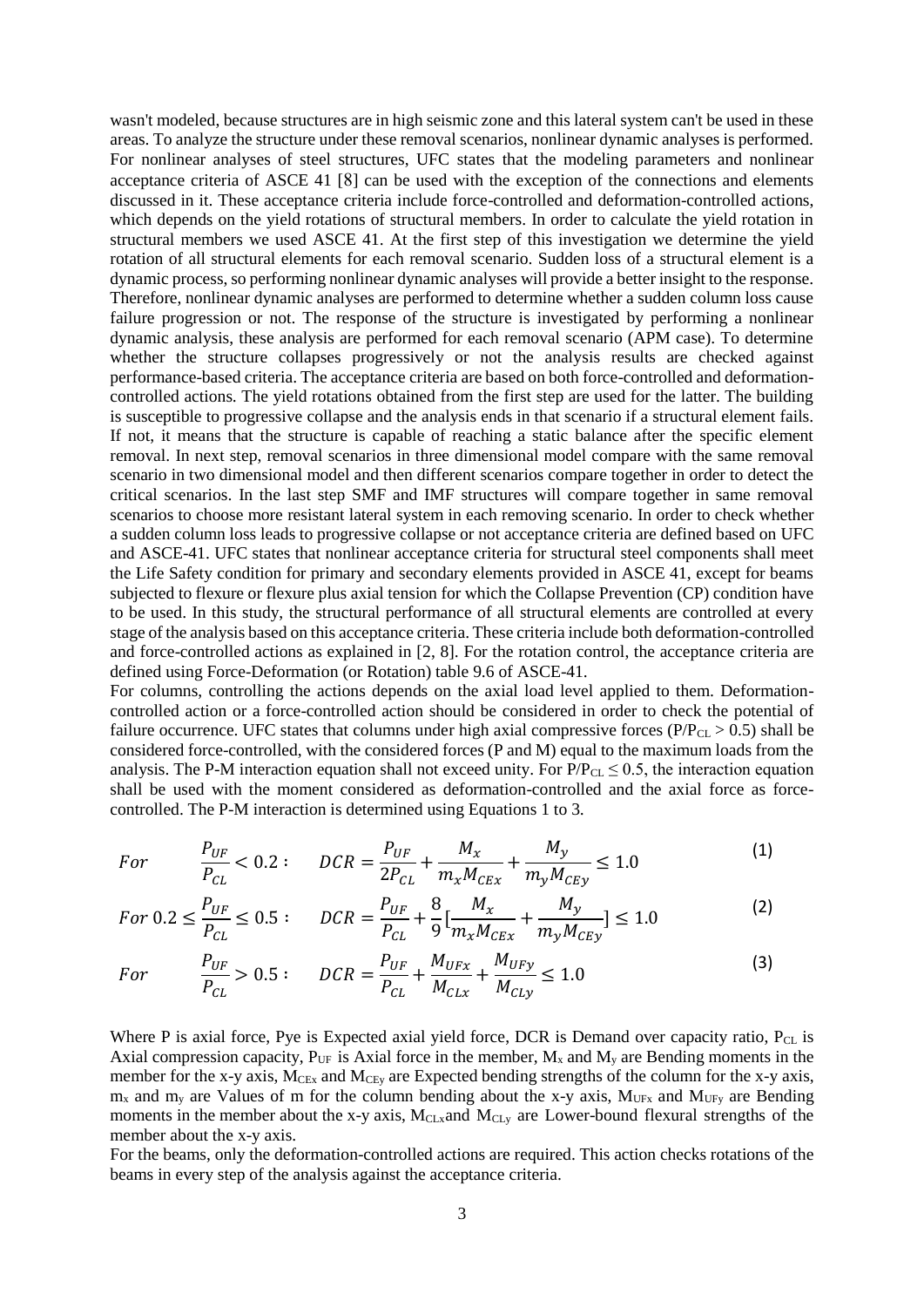#### **3. INVESTIGATED STRUCTURE**

To study the progressive collapse analysis of steel moment frames with different ductility (SMF) and (IMF), three dimensional and two dimensional 10-storey buildings were investigated. The plan and elevation view of the building are shown in Figs. 1 and 2. The dead and live loads of 6 and 2 kN/m^2, respectively, were used as gravity loads for all stories. For member design subjected to earthquake, equivalent lateral static forces were applied to all story levels. Tables 1 to 4 shows the steel sections selected for the studied structure.



Figure 1. Plan view of the structure and exterior frame that modeled in 2D modeling.



Figure 2. Elevation view and critical members that are most affected from the removed column.

Table 1. Beam sections selected for the SMF structure.

|          |               | Frame 1,6           |               |                           | Frame 2,5     |               | Frame 3, 4          |               |                     |  |
|----------|---------------|---------------------|---------------|---------------------------|---------------|---------------|---------------------|---------------|---------------------|--|
| Level    | Beam Bay A-B  | <b>Beam Bay B-C</b> |               | Beam Bay C-D Beam Bay A-B | Beam Bay B-C  | Beam Bay C-D  | <b>Beam Bay A-B</b> | Beam Bay B-C  | <b>Beam Bay C-D</b> |  |
| Level 10 | <b>IPE220</b> | <b>IPE220</b>       | <b>IPE220</b> | <b>IPE220</b>             | <b>IPE220</b> | <b>IPE220</b> | <b>IPE220</b>       | <b>IPE220</b> | <b>IPE220</b>       |  |
| Level 9  | <b>IPE300</b> | <b>IPE300</b>       | <b>IPE300</b> | <b>IPE300</b>             | <b>IPE300</b> | <b>IPE300</b> | <b>IPE300</b>       | <b>IPE300</b> | <b>IPE300</b>       |  |
| Level 8  | <b>IPE300</b> | <b>IPE300</b>       | <b>IPE300</b> | <b>IPE300</b>             | <b>IPE300</b> | <b>IPE300</b> | <b>IPE300</b>       | <b>IPE300</b> | <b>IPE300</b>       |  |
| Level 7  | <b>IPE300</b> | <b>IPE330</b>       | <b>IPE300</b> | <b>IPE300</b>             | <b>IPE300</b> | <b>IPE300</b> | <b>IPE300</b>       | <b>IPE300</b> | <b>IPE300</b>       |  |
| Level 6  | <b>IPE300</b> | <b>IPE330</b>       | <b>IPE300</b> | <b>IPE330</b>             | <b>IPE330</b> | <b>IPE330</b> | <b>IPE330</b>       | <b>IPE300</b> | <b>IPE330</b>       |  |
| Level 5  | <b>IPE300</b> | <b>IPE330</b>       | <b>IPE300</b> | <b>IPE330</b>             | <b>IPE330</b> | <b>IPE330</b> | <b>IPE330</b>       | <b>IPE330</b> | <b>IPE330</b>       |  |
| Level 4  | <b>IPE300</b> | <b>IPE360</b>       | <b>IPE300</b> | <b>IPE330</b>             | <b>IPE330</b> | <b>IPE330</b> | <b>IPE330</b>       | <b>IPE330</b> | <b>IPE330</b>       |  |
| Level 3  | <b>IPE300</b> | <b>IPE360</b>       | <b>IPE300</b> | <b>IPE330</b>             | <b>IPE330</b> | <b>IPE330</b> | <b>IPE330</b>       | <b>IPE330</b> | <b>IPE330</b>       |  |
| Level 2  | <b>IPE300</b> | <b>IPE450</b>       | <b>IPE360</b> | <b>IPE330</b>             | <b>IPE330</b> | <b>IPE330</b> | <b>IPE330</b>       | <b>IPE330</b> | <b>IPE330</b>       |  |
| Level 1  | <b>IPE300</b> | <b>IPE450</b>       | <b>IPE360</b> | <b>IPE330</b>             | <b>IPE330</b> | <b>IPE330</b> | <b>IPE330</b>       | <b>IPE330</b> | <b>IPE330</b>       |  |
|          |               | Frame A, F          |               |                           | Frame B, E    |               | Frame C, D          |               |                     |  |
| Level    | Beam Bay 1-2  | Beam Bay 2-3        | Beam Bay 3-4  | Beam Bay 1-2              | Beam Bay 2-3  | Beam Bay 3-4  | Beam Bay 1-2        | Beam Bay 2-3  | Beam Bay 3-4        |  |
| Level 10 | <b>IPE220</b> | <b>IPE220</b>       | <b>IPE220</b> | <b>IPE220</b>             | <b>IPE220</b> | <b>IPE220</b> | <b>IPE220</b>       | <b>IPE220</b> | <b>IPE220</b>       |  |
| Level 9  | <b>IPE300</b> | <b>IPE300</b>       | <b>IPE300</b> | <b>IPE300</b>             | <b>IPE300</b> | <b>IPE300</b> | <b>IPE300</b>       | <b>IPE300</b> | <b>IPE300</b>       |  |
| Level 8  | <b>IPE300</b> | <b>IPE300</b>       | <b>IPE300</b> | <b>IPE300</b>             | <b>IPE300</b> | <b>IPE300</b> | <b>IPE300</b>       | <b>IPE300</b> | <b>IPE300</b>       |  |
| Level 7  | <b>IPE330</b> | <b>IPE300</b>       | <b>IPE330</b> | <b>IPE300</b>             | <b>IPE300</b> | <b>IPE300</b> | <b>IPE330</b>       | <b>IPE330</b> | <b>IPE300</b>       |  |
| Level 6  | <b>IPE330</b> | <b>IPE300</b>       | <b>IPE330</b> | <b>IPE330</b>             | <b>IPE330</b> | <b>IPE300</b> | <b>IPE330</b>       | <b>IPE330</b> | <b>IPE300</b>       |  |
| Level 5  | <b>IPE330</b> | <b>IPE300</b>       | <b>IPE330</b> | <b>IPE330</b>             | <b>IPE330</b> | <b>IPE330</b> | <b>IPE330</b>       | <b>IPE330</b> | <b>IPE330</b>       |  |
| Level 4  | <b>IPE330</b> | <b>IPE300</b>       | <b>IPE330</b> | <b>IPE330</b>             | <b>IPE330</b> | <b>IPE330</b> | <b>IPE330</b>       | <b>IPE330</b> | <b>IPE330</b>       |  |
| Level 3  | <b>IPE330</b> | <b>IPE300</b>       | <b>IPE330</b> | <b>IPE330</b>             | <b>IPE330</b> | <b>IPE330</b> | <b>IPE330</b>       | <b>IPE330</b> | <b>IPE330</b>       |  |
| Level 2  | <b>IPE330</b> | <b>IPE300</b>       | <b>IPE330</b> | <b>IPE330</b>             | <b>IPE330</b> | <b>IPE330</b> | <b>IPE330</b>       | <b>IPE330</b> | <b>IPE330</b>       |  |
| Level 1  | <b>IPE330</b> | <b>IPE300</b>       | <b>IPE330</b> | <b>IPE330</b>             | <b>IPE330</b> | <b>IPE330</b> | <b>IPE330</b>       | <b>IPE330</b> | <b>IPE330</b>       |  |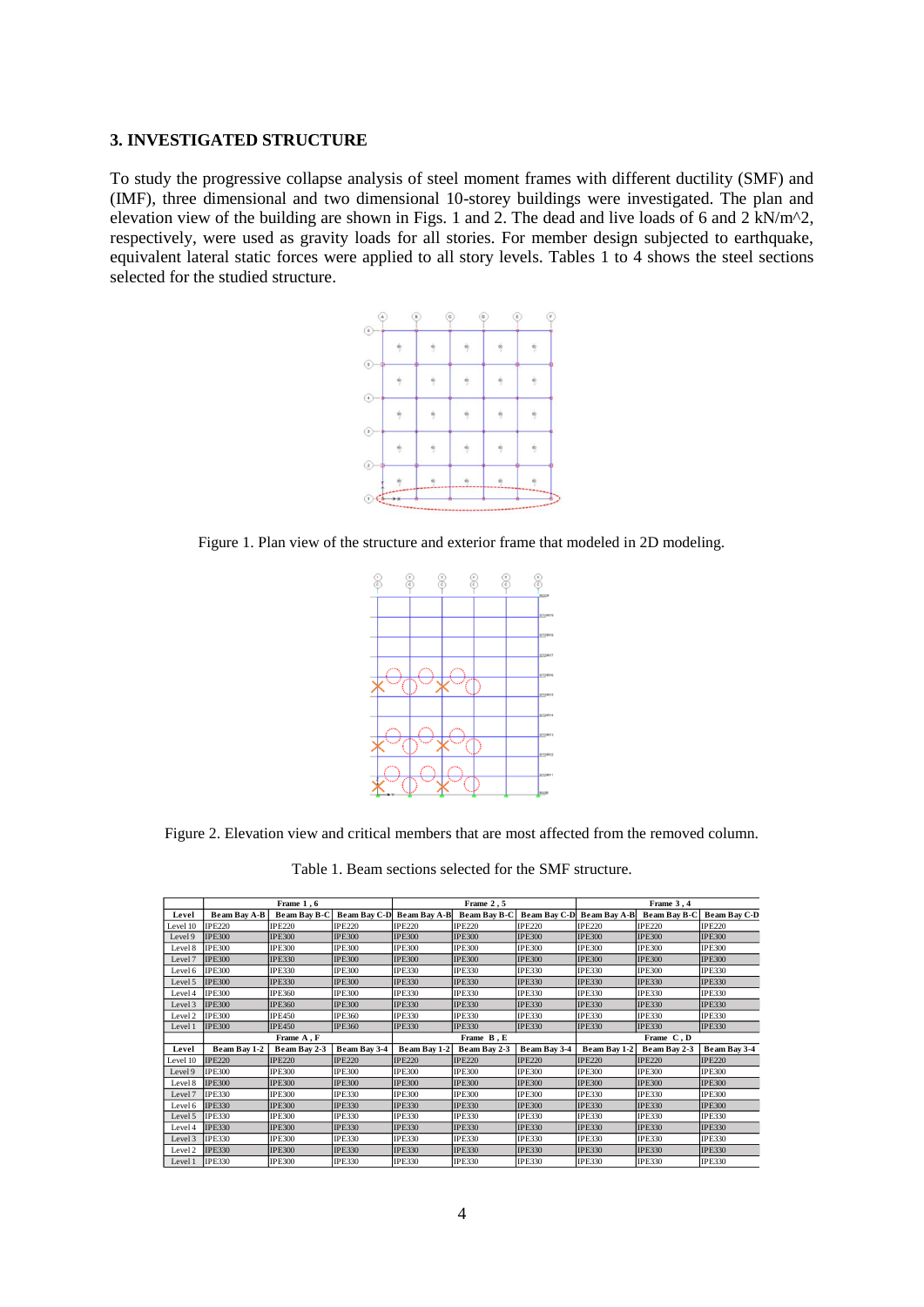|          |                  | Frame 1,6        |                  |                  | Frame 2,5        |                  | Frame 3, 4       |                  |                  |  |
|----------|------------------|------------------|------------------|------------------|------------------|------------------|------------------|------------------|------------------|--|
| Level    | Col A, F         | Col B, E         | Col C, D         | Col A, F         | Col B, E         | Col C, D         | Col A, F         | Col B, E         | Col C, D         |  |
| Level 10 | <b>BOX20X1.2</b> | <b>BOX20X1.2</b> | <b>BOX20X1.2</b> | <b>BOX20X1.2</b> | BOX20X1.2        | <b>BOX20X1.2</b> | BOX20X1.2        | BOX20X1.2        | <b>BOX20X1.2</b> |  |
| Level 9  | <b>BOX20X1.2</b> | <b>BOX25X2</b>   | <b>BOX25X2</b>   | BOX25X1.2        | <b>BOX20X1.2</b> | <b>BOX20X1.2</b> | <b>BOX20X1.2</b> | BOX20X1.2        | <b>BOX20X1.2</b> |  |
| Level 8  | <b>BOX20X1.2</b> | <b>BOX25X2</b>   | <b>BOX25X2</b>   | <b>BOX25X2</b>   | <b>BOX25X2</b>   | <b>BOX25X2</b>   | <b>BOX25X2</b>   | <b>BOX25X2</b>   | <b>BOX25X2</b>   |  |
| Level 7  | <b>BOX20X1.2</b> | <b>BOX25X2</b>   | <b>BOX25X2</b>   | <b>BOX25X2</b>   | <b>BOX25X2</b>   | <b>BOX25X2</b>   | <b>BOX25X2</b>   | <b>BOX25X2</b>   | <b>BOX25X2</b>   |  |
| Level 6  | <b>BOX25X2</b>   | <b>BOX25X2</b>   | <b>BOX25X2</b>   | <b>BOX25X2</b>   | <b>BOX25X2</b>   | <b>BOX25X2</b>   | <b>BOX25X2</b>   | <b>BOX25X2</b>   | <b>BOX25X2</b>   |  |
| Level 5  | <b>BOX25X2</b>   | <b>BOX30X2.5</b> | BOX30X2.5        | <b>BOX25X2</b>   | <b>BOX30X2.5</b> | <b>BOX30X2.5</b> | BOX30X2.5        | BOX30X2.5        | <b>BOX30X2.5</b> |  |
| Level 4  | <b>BOX25X2</b>   | BOX30X2.5        | BOX30X2.5        | BOX30X2.5        | BOX30X2.5        | <b>BOX30X2.5</b> | BOX30X2.5        | BOX30X2.5        | BOX30X2.5        |  |
| Level 3  | <b>BOX25X2</b>   | <b>BOX30X2.5</b> | BOX30X2.5        | <b>BOX30X2.5</b> | <b>BOX30X2.5</b> | <b>BOX30X2.5</b> | BOX30X2.5        | BOX30X2.5        | <b>BOX30X2.5</b> |  |
| Level 2  | <b>BOX30X2.5</b> | <b>BOX30X2.5</b> | BOX30X2.5        | <b>BOX45X2.5</b> | BOX45X2.5        | <b>BOX35X2.5</b> | BOX30X2.5        | BOX30X2.5        | BOX30X2.5        |  |
| Level 1  | <b>BOX30X2.5</b> | <b>BOX30X2.5</b> | BOX30X2.5        | <b>BOX45X2.5</b> | <b>BOX45X2.5</b> | <b>BOX35X2.5</b> | BOX30X2.5        | BOX30X2.5        | <b>BOX30X2.5</b> |  |
|          |                  | Frame A, F       |                  |                  | Frame B, E       |                  | Frame C, D       |                  |                  |  |
| Level    | Col A, F         | Col B, E         | Col C, D         | Col A, F         | Col B, E         | Col C, D         | Col A, F         | Col B, E         | Col C, D         |  |
| Level 10 | <b>BOX20X1.2</b> | <b>BOX20X1.2</b> | BOX20X1.2        | BOX20X1.2        | BOX20X1.2        | BOX20X1.2        | <b>BOX20X1.2</b> | BOX20X1.2        | BOX20X1.2        |  |
| Level 9  | <b>BOX20X1.2</b> | <b>BOX20X1.2</b> | <b>BOX20X1.2</b> | <b>BOX25X2</b>   | <b>BOX20X1.2</b> | <b>BOX20X1.2</b> | <b>BOX25X2</b>   | <b>BOX20X1.2</b> | <b>BOX20X1.2</b> |  |
| Level 8  | <b>BOX20X1.2</b> | <b>BOX25X2</b>   | <b>BOX25X2</b>   | <b>BOX25X2</b>   | <b>BOX25X2</b>   | <b>BOX25X2</b>   | <b>BOX25X2</b>   | <b>BOX25X2</b>   | <b>BOX25X2</b>   |  |
| Level 7  | <b>BOX20X1.2</b> | <b>BOX25X2</b>   | <b>BOX25X2</b>   | <b>BOX25X2</b>   | <b>BOX25X2</b>   | <b>BOX25X2</b>   | <b>BOX25X2</b>   | <b>BOX25X2</b>   | <b>BOX25X2</b>   |  |
| Level 6  | <b>BOX25X2</b>   | <b>BOX25X2</b>   | <b>BOX25X2</b>   | <b>BOX25X2</b>   | <b>BOX25X2</b>   | <b>BOX25X2</b>   | <b>BOX25X2</b>   | BOX30X2.5        | <b>BOX25X2</b>   |  |
| Level 5  | <b>BOX25X2</b>   | <b>BOX25X2</b>   | BOX30X2.5        | BOX30X2.5        | <b>BOX30X2.5</b> | <b>BOX30X2.5</b> | BOX30X2.5        | BOX30X2.5        | <b>BOX30X2.5</b> |  |
| Level 4  | <b>BOX25X2</b>   | <b>BOX30X2.5</b> | BOX30X2.5        | <b>BOX30X2.5</b> | <b>BOX30X2.5</b> | BOX30X2.5        | BOX30X2.5        | BOX30X2.5        | <b>BOX30X2.5</b> |  |
| Level 3  | <b>BOX25X2</b>   | <b>BOX30X2.5</b> | BOX30X2.5        | <b>BOX30X2.5</b> | <b>BOX30X2.5</b> | <b>BOX30X2.5</b> | BOX30X2.5        | BOX30X2.5        | <b>BOX30X2.5</b> |  |
| Level 2  | <b>BOX30X2.5</b> | <b>BOX45X2.5</b> | BOX30X2.5        | <b>BOX30X2.5</b> | BOX45X2.5        | BOX30X2.5        | BOX30X2.5        | BOX35X2.5        | BOX30X2.5        |  |
| Level 1  | <b>BOX30X2.5</b> | <b>BOX45X2.5</b> | BOX30X2.5        | <b>BOX30X2.5</b> | <b>BOX45X2.5</b> | <b>BOX30X2.5</b> | BOX30X2.5        | BOX35X2.5        | <b>BOX30X2.5</b> |  |

Table 2. Column sections selected for the SMF structure.

Table 3. Beam sections selected for the IMF structure.

|          |                     | Frame 1, 6          |                     |                     | Frame 2,5     |                     | Frame 3, 4    |                     |                     |  |
|----------|---------------------|---------------------|---------------------|---------------------|---------------|---------------------|---------------|---------------------|---------------------|--|
| Level    | <b>Beam Bay A-B</b> | <b>Beam Bay B-C</b> | <b>Beam Bay C-D</b> | <b>Beam Bay A-B</b> | Beam Bay B-C  | <b>Beam Bay C-D</b> | Beam Bay A-B  | <b>Beam Bay B-C</b> | <b>Beam Bay C-D</b> |  |
| Level 10 | <b>IPE270</b>       | <b>IPE270</b>       | <b>IPE270</b>       | <b>IPE270</b>       | <b>IPE270</b> | <b>IPE220</b>       | <b>IPE220</b> | <b>IPE270</b>       | <b>IPE270</b>       |  |
| Level 9  | <b>IPE270</b>       | <b>IPE270</b>       | <b>IPE200</b>       | <b>IPE270</b>       | <b>IPE270</b> | <b>IPE270</b>       | <b>IPE270</b> | <b>IPE270</b>       | <b>IPE270</b>       |  |
| Level 8  | <b>IPE270</b>       | <b>IPE330</b>       | <b>IPE270</b>       | <b>IPE270</b>       | <b>IPE300</b> | <b>IPE270</b>       | <b>IPE270</b> | <b>IPE270</b>       | <b>IPE270</b>       |  |
| Level 7  | <b>IPE270</b>       | <b>IPE330</b>       | <b>IPE270</b>       | <b>IPE300</b>       | <b>IPE300</b> | <b>IPE300</b>       | <b>IPE300</b> | <b>IPE300</b>       | <b>IPE300</b>       |  |
| Level 6  | <b>IPE270</b>       | <b>IPE360</b>       | <b>IPE270</b>       | <b>IPE330</b>       | <b>IPE330</b> | <b>IPE300</b>       | <b>IPE300</b> | <b>IPE300</b>       | <b>IPE330</b>       |  |
| Level 5  | <b>IPE270</b>       | <b>IPE360</b>       | <b>IPE270</b>       | <b>IPE330</b>       | <b>IPE330</b> | <b>IPE330</b>       | <b>IPE330</b> | <b>IPE330</b>       | <b>IPE330</b>       |  |
| Level 4  | <b>IPE330</b>       | <b>IPE400</b>       | <b>IPE270</b>       | <b>IPE330</b>       | <b>IPE330</b> | <b>IPE330</b>       | <b>IPE330</b> | <b>IPE330</b>       | <b>IPE330</b>       |  |
| Level 3  | <b>IPE330</b>       | <b>IPE400</b>       | <b>IPE270</b>       | <b>IPE360</b>       | <b>IPE330</b> | <b>IPE330</b>       | <b>IPE330</b> | <b>IPE330</b>       | <b>IPE330</b>       |  |
| Level 2  | <b>IPE330</b>       | <b>IPE450</b>       | <b>IPE360</b>       | <b>IPE360</b>       | <b>IPE330</b> | <b>IPE330</b>       | <b>IPE330</b> | <b>IPE330</b>       | <b>IPE330</b>       |  |
| Level 1  | <b>IPE330</b>       | <b>IPE450</b>       | <b>IPE360</b>       | <b>IPE360</b>       | <b>IPE330</b> | <b>IPE330</b>       | <b>IPE330</b> | <b>IPE330</b>       | <b>IPE330</b>       |  |
|          |                     |                     |                     |                     |               |                     |               |                     |                     |  |
|          |                     | Frame A, F          |                     |                     | Frame B.E     |                     |               | Frame C, D          |                     |  |
| Level    | Beam Bay 1-2        | Beam Bay 2-3        | Beam Bay 3-4        | Beam Bay 1-2        | Beam Bay 2-3  | Beam Bay 3-4        | Beam Bay 1-2  | Beam Bay 2-3        | Beam Bay 3-4        |  |
| Level 10 | <b>IPE220</b>       | <b>IPE270</b>       | <b>IPE220</b>       | <b>IPE270</b>       | <b>IPE270</b> | <b>IPE220</b>       | <b>IPE220</b> | <b>IPE270</b>       | <b>IPE220</b>       |  |
| Level 9  | <b>IPE270</b>       | <b>IPE270</b>       | <b>IPE270</b>       | <b>IPE270</b>       | <b>IPE270</b> | <b>IPE270</b>       | <b>IPE270</b> | <b>IPE270</b>       | <b>IPE270</b>       |  |
| Level 8  | <b>IPE300</b>       | <b>IPE270</b>       | <b>IPE300</b>       | <b>IPE270</b>       | <b>IPE300</b> | <b>IPE270</b>       | <b>IPE270</b> | <b>IPE300</b>       | <b>IPE270</b>       |  |
| Level 7  | <b>IPE300</b>       | <b>IPE270</b>       | <b>IPE300</b>       | <b>IPE300</b>       | <b>IPE300</b> | <b>IPE300</b>       | <b>IPE300</b> | <b>IPE300</b>       | <b>IPE300</b>       |  |
| Level 6  | <b>IPE330</b>       | <b>IPE270</b>       | <b>IPE330</b>       | <b>IPE330</b>       | <b>IPE330</b> | <b>IPE300</b>       | <b>IPE300</b> | <b>IPE330</b>       | <b>IPE330</b>       |  |
| Level 5  | <b>IPE330</b>       | <b>IPE270</b>       | <b>IPE330</b>       | <b>IPE330</b>       | <b>IPE330</b> | <b>IPE330</b>       | <b>IPE330</b> | <b>IPE330</b>       | <b>IPE330</b>       |  |
| Level 4  | <b>IPE360</b>       | <b>IPE270</b>       | <b>IPE360</b>       | <b>IPE330</b>       | <b>IPE330</b> | <b>IPE330</b>       | <b>IPE330</b> | <b>IPE330</b>       | <b>IPE330</b>       |  |
| Level 3  | <b>IPE400</b>       | <b>IPE360</b>       | <b>IPE360</b>       | <b>IPE330</b>       | <b>IPE330</b> | <b>IPE330</b>       | <b>IPE330</b> | <b>IPE330</b>       | <b>IPE330</b>       |  |
| Level 2  | <b>IPE400</b>       | <b>IPE360</b>       | <b>IPE360</b>       | <b>IPE330</b>       | <b>IPE330</b> | <b>IPE330</b>       | <b>IPE360</b> | <b>IPE330</b>       | <b>IPE330</b>       |  |

Table 4. Column sections selected for the IMF structure.

|                    |                  | Frame 1,6      |                |                     | Frame 2,5        |                | Frame 3, 4       |                     |                |  |
|--------------------|------------------|----------------|----------------|---------------------|------------------|----------------|------------------|---------------------|----------------|--|
| Level              | Col A, F         | Col B, E       | Col C, D       | Col A, F            | Col B, E         | Col C, D       | Col A, F         | Col B, E            | Col C, D       |  |
| Level 10           | <b>BOX20X1</b>   | BOX20X1.2      | BOX25X1.2      | <b>BOX20X1</b>      | BOX20X1          | BOX20X1        | BOX20X1.2        | <b>BOX20X1</b>      | BOX20X1        |  |
| Level 9            | <b>BOX20X1</b>   | <b>BOX25X2</b> | BOX25X1.2      | BOX25X1.2           | BOX25X1.2        | <b>BOX25X2</b> | <b>BOX25X2</b>   | BOX25X1.2           | BOX25X1.2      |  |
| Level 8            | <b>BOX25X2</b>   | <b>BOX25X2</b> | <b>BOX25X2</b> | <b>BOX25X2</b>      | BOX30X2.5        | <b>BOX25X2</b> | <b>BOX25X2</b>   | <b>BOX25X2</b>      | <b>BOX25X2</b> |  |
| Level 7            | <b>BOX25X2</b>   | BOX30X2.5      | BOX30X2.5      | BOX30X2.5           | BOX40X2.5        | BOX30X2.5      | BOX30X2.5        | <b>BOX25X2</b>      | BOX30X2.5      |  |
| Level 6            | <b>BOX25X2</b>   | BOX30X2.5      | BOX30X2.5      | BOX30X2.5           | BOX40X2.5        | BOX30X2.5      | BOX30X2.5        | BOX30X2.5           | BOX30X2.5      |  |
| Level 5            | <b>BOX25X2</b>   | BOX30X2.5      | BOX30X2.5      | BOX30X2.5           | BOX40X2.5        | BOX30X2.5      | BOX30X2.5        | BOX30X2.5           | BOX30X2.5      |  |
| Level 4            | <b>BOX30X2.5</b> | BOX35X2.5      | BOX30X2.5      | BOX30X2.5           | BOX40X2.5        | BOX35X2.5      | BOX30X2.5        | BOX30X2.5           | BOX30X2.5      |  |
| Level 3            | <b>BOX30X2.5</b> | BOX35X2.5      | BOX30X2.5      | BOX45X2.5           | BOX45X2.5        | BOX35X2.5      | BOX30X2.5        | BOX30X2.5           | BOX30X2.5      |  |
| Level <sub>2</sub> | BOX40X2.5        | BOX40X2.5      | BOX40X2.5      | BOX45X2.5           | BOX45X2.5        | BOX40X2.5      | BOX35X2.5        | BOX35X2.5           | BOX35X2.5      |  |
| Level 1            | BOX40X2.5        | BOX40X2.5      | BOX40X2.5      | BOX45X2.5           | BOX45X2.5        | BOX40X2.5      | BOX35X2.5        | BOX35X2.5           | BOX35X2.5      |  |
|                    |                  | Frame A, F     |                |                     | Frame B, E       |                | Frame C, D       |                     |                |  |
| Level              | Col A, F         | Col B, E       | Col C, D       | Col A, F            | Col B, E         | Col C, D       | Col A, F         | Col B, E            | Col C, D       |  |
| Level 10           | BOX20X1          | <b>BOX20X1</b> | BOX20X1.2      | BOX20X1.2           | BOX20X1          | BOX20X1        | BOX25X1.2        | <b>BOX20X1</b>      | BOX20X1        |  |
| Level 9            | <b>BOX20X1</b>   | BOX25X1.2      | <b>BOX25X2</b> | <b>BOX25X2</b>      | BOX25X1.2        | BOX25X1.2      | BOX25X1.2        | <b>BOX25X2</b>      | BOX25X1.2      |  |
| Level 8            | <b>BOX25X2</b>   | <b>BOX25X2</b> | <b>BOX25X2</b> | <b>BOX25X2</b>      | BOX30X2.5        | <b>BOX25X2</b> | <b>BOX25X2</b>   | <b>BOX25X2</b>      | <b>BOX25X2</b> |  |
| Level 7            | <b>BOX25X2</b>   | BOX30X2.5      | BOX30X2.5      | BOX30X2.5           | BOX40X2.5        | <b>BOX25X2</b> | BOX30X2.5        | BOX30X2.5           | BOX30X2.5      |  |
| Level 6            | <b>BOX25X2</b>   | BOX30X2.5      | BOX30X2.5      | BOX30X2.5           | BOX40X2.5        | BOX30X2.5      | BOX30X2.5        | BOX30X2.5           | BOX30X2.5      |  |
| Level 5            | <b>BOX25X2</b>   | BOX30X2.5      | BOX30X2.5      | <b>BOX30X2.5</b>    | BOX40X2.5        | BOX30X2.5      | BOX30X2.5        | BOX30X2.5           | BOX30X2.5      |  |
| Level 4            | <b>BOX30X2.5</b> | BOX30X2.5      | BOX30X2.5      | <b>BOX35X2.5</b>    | <b>BOX40X2.5</b> | BOX30X2.5      |                  | BOX30X2.5 BOX35X2.5 | BOX30X2.5      |  |
| Level 3            | <b>BOX30X2.5</b> | BOX45X2.5      | BOX30X2.5      | BOX35X2.5           | BOX45X2.5        | BOX30X2.5      | <b>BOX30X2.5</b> | BOX35X2.5           | BOX30X2.5      |  |
| Level 2            | BOX40X2.5        | BOX45X2.5      | BOX35X2.5      | BOX40X2.5           | BOX45X2.5        | BOX35X2.5      | BOX40X2.5        | BOX40X2.5           | BOX35X2.5      |  |
| Level 1            | BOX40X2.5        | BOX45X2.5      | BOX35X2.5      | BOX40X2.5 BOX45X2.5 |                  | BOX35X2.5      |                  | BOX40X2.5 BOX40X2.5 | BOX35X2.5      |  |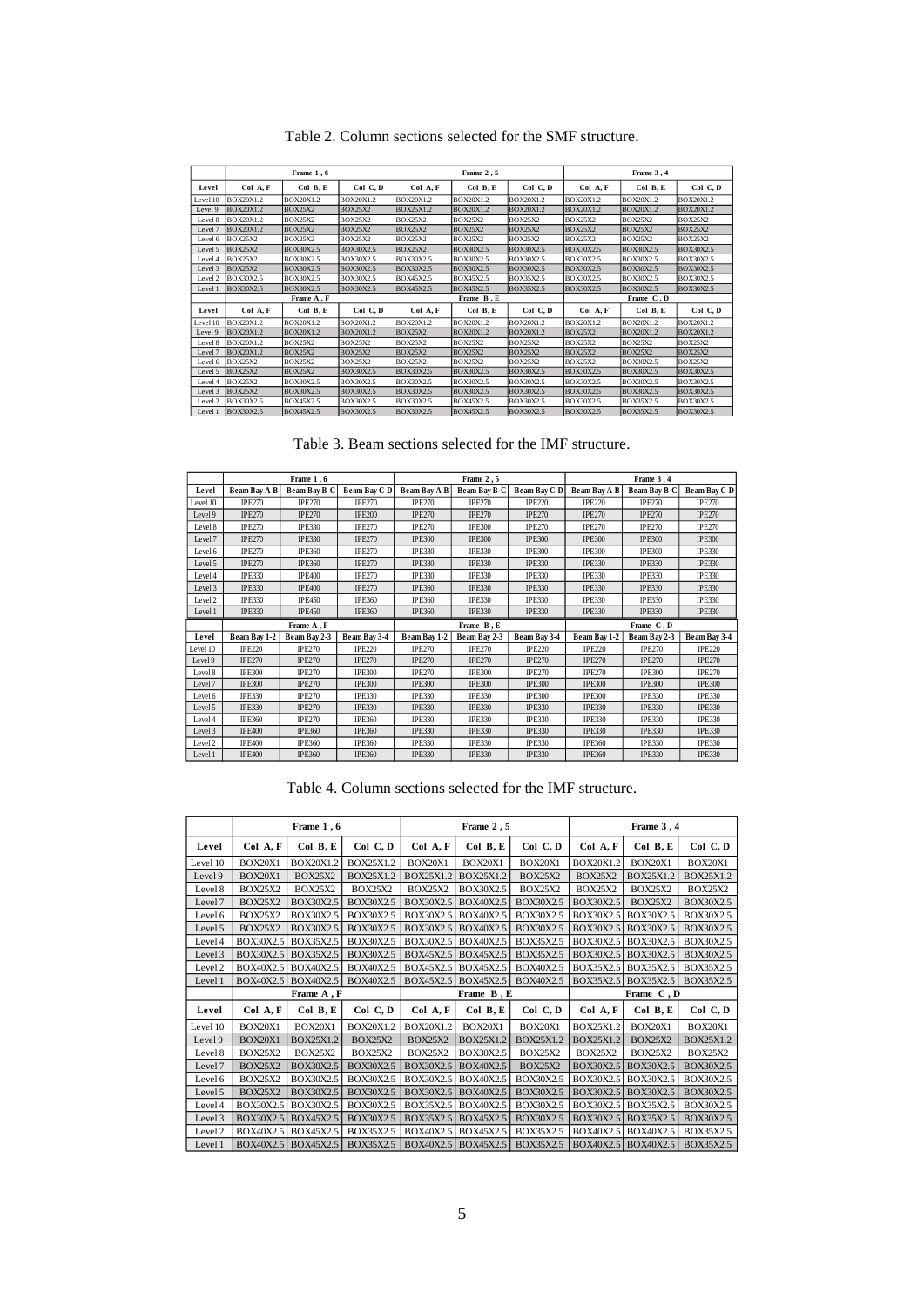## **4. MODELING OF THE STRUCTURES**

OpenSees [9] was used for analyzing the 3D and 2D structure model losing its columns. In 2D model dynamic analyses were performed for the exterior frame of the building as shown in Fig 1. (with dotted lines) and Fig. 3. In 3D model the total structure was considered. In order to model the steel behavior, Steel02 from the material library of OpenSees with the strain hardening modulus of 2% E was used. For beams and columns nonlinear displacement-based beam-column elements (nonlinearBeamColumn) were used which employ distributed plasticity approach. An initial mid span imperfection of L/500 was applied to all columns. It was assumed that the beams are connected to the columns by using rigid connections and moment-rotation behavior of the connection follows the beam behavior. No nonlinear spring was used in order to model the nonlinear behavior of the connection. To verify OpenSees models with designed structures, the main period time in both 2D and 3D models are checked, for example the main period time in ETABS and OpenSees was 2.1s in both 2D and 3D SMF structures and 1.98s for both 2D and 3D IMF structures. Also displacements and member forces and analytical calculations at all scenarios in 2D and 3D models are the same before removing the columns.

Based on the main objective of this study and considering computational efficiency and structural representation, the analyses were performed on the 2D frame and 3D structure illustrated in Fig. 3. Obviously, out of plane elements on redistribution of loads is not considered in 2D frame and both 2D and 3D models can't consider the effect of floor slab. However, since the main objective is to study the differences between 3D and 2D analyze and comparing these two analyses together. A 10story structure was modeled with both two and three dimensional and these two model are verified together and have same period , members, loads, analyze method, scenarios and etc. the only different is in the frames, that in 2D model one of exterior frames that showed in Fig. 1 is modeled and in 3D model the total structure is modeled. In order to evaluate progressive collapse potential and capacity of structures, different scenarios were performed that exterior and interior columns of first, third and sixth story were removed. Figure 2 shows the critical members (specified by red dotted lines) of each scenario that are most affected from the removed column. These members have most role in redistributing the loads of removed column in APM method. Totally, for the investigated steel SMF and IMF, twelve removal scenarios were analyzed for both 2D and 3D models.



Figure 3. 3D view of the case study structure.

# **5. ANALYSIS METHOD, RESULTS AND DISCUSSION**

#### *5.1. Dynamic analysis*

In dynamic analysis, the gravity loads of structure were linearly increased for 5 seconds until they reach their final values, and after that, they were kept unchanged for 2 seconds until the structure reached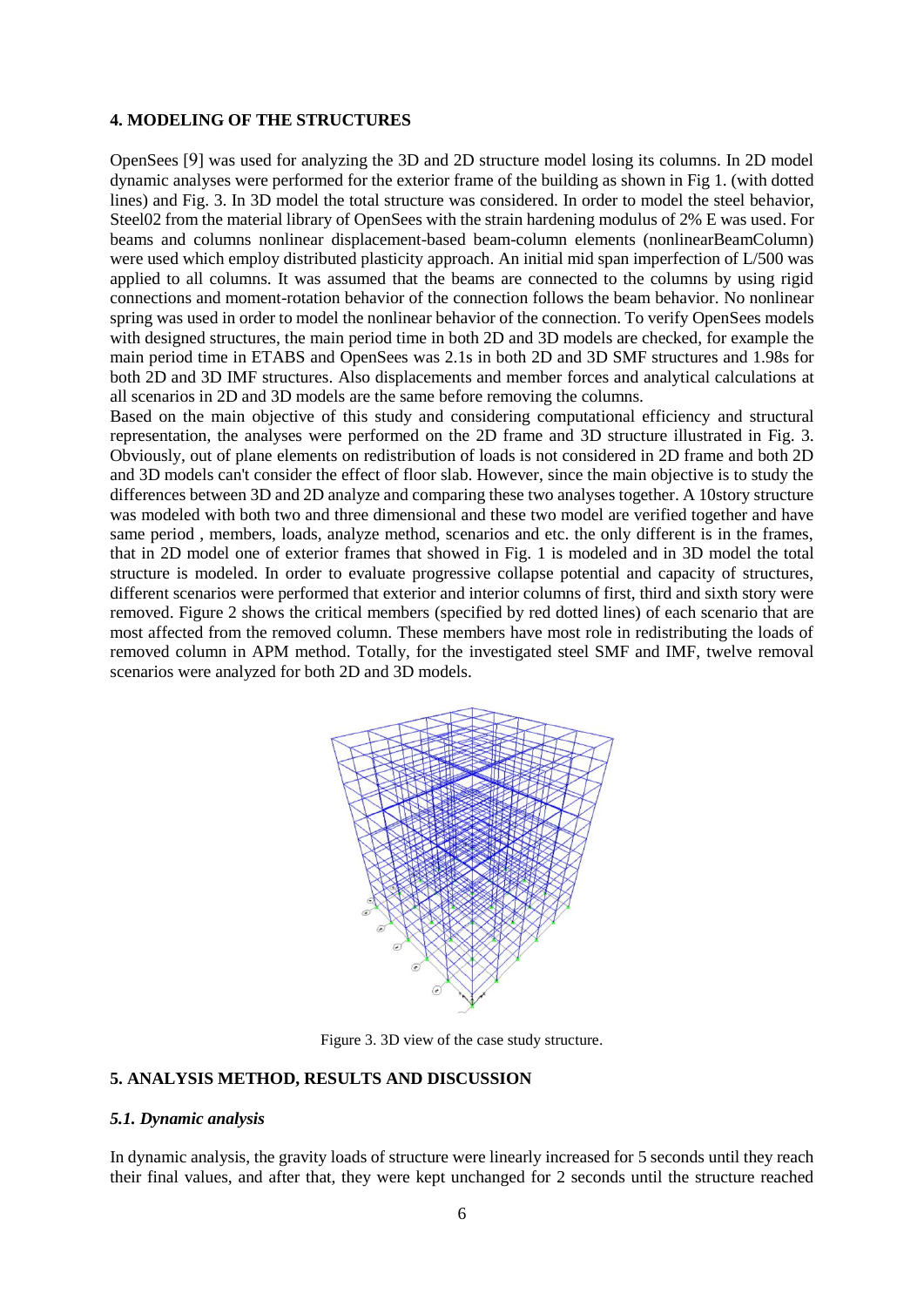stable situation. At t=7 sec gravity loads were fully applied and a column that predefined in scenario was remove suddenly, and afterwards the subsequent response of the structure was investigated. During the dynamic analysis sudden removal of columns could be performed through which a new stiffness matrix is formed and the analysis continues. The simulations were analyzed with 5% mass and stiffness proportional damping. For the analysis, the time step  $\Delta t=0.01$  sec was considered that can be accurate enough to show the abrupt increases in the loads and displacements. The response of the structure is evaluated in order to compare 3D model with 2D, different scenarios and determine whether structure fails progressively or not. We study elements that are near to the removed column and have critical situation after removing the column. After that to evaluate progressive collapse potential of structures maximum forces that results from removed column in different scenarios were extracted. We control Maximum forces of elements with ASCE41 acceptance criteria that was noted past. Figs. 4 and 5 shows the structural responses of some cases in both 3D and 2D models including axial loads of the columns for SMF structure, respectively.



Figure 4. Comparing 2D and 3D time history response of axial force of col B, scenario 1.



Figure 5. Comparing axial force of col B in exterior and middle removal scenarios, floor1.

Fig. 5 shows time history response of critical columns (next to the removing column) for both corner and middle column removing scenarios. As shown in Fig. 6 shows displacement in upper point of the removing column to see different of responses in 3D and 2D models. After evaluate these pictures we found that structure's displacements and also structure's oscillations in 3D models are less than those in 2D models, the reason is distributing the dynamic loads through more number of members in two direction inside and outside plane. This phenomenon cause restraint the point in upper of the removing column in two directions and prevent structure from more oscillations and displacements. As is seen in Fig. 5 the amounts of maximum initial forces in beams and columns in different scenarios of removing corner column are less than those in middle column removing scenarios.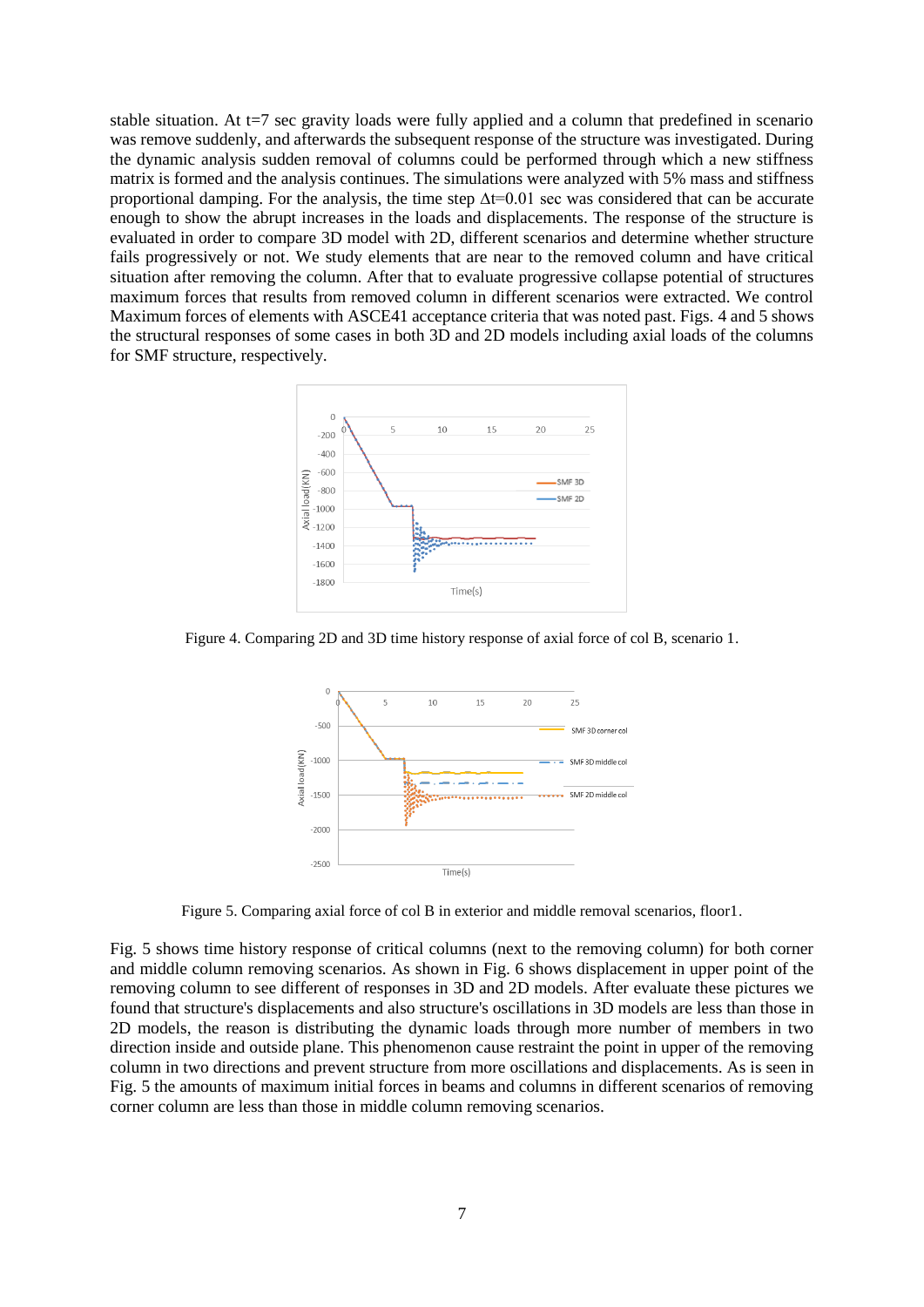

Figure 6. Comparing 2D and 3D time history displacement in upper point of the removing column.

All DCR values coming from P-M interaction equations in all scenarios didn't exceed unity so the probability of progressive collapse in designed structures is very low. Performance of structure elements are compared to ASCE-41 allowed plastic rotation deformation acceptance criteria. Amount of deformation of beams obtained from dividing displacement in upper point of removing column to the beam's length. After that these amounts has been compared to allowed plastic rotation. Allowed plastic rotation is calculated as a ratio of  $\theta$ y and according to table 9.6 from ASCE-41 guideline, performance condition of structure come out.

Table 5 and 6 shows performance levels of beams next to the removing column that are critical beams in each scenario for both 2D and 3D models. m-factor in these tables shows ratio of rotation of beam to allowed plastic rotation of beam. Considering m-factors in these tables shows that in SMF structure, beams in both 3D and 2D have most critical condition in second scenario and after that sequentially third and first scenarios are critical. Beams in 2D models are more critical than those in 3D models, performance levels in 2D models reaches LS but in 3D models is IO in all scenarios, except scenario 3 in IMF structure. In IMF structure, beams in both 3D and 2D have most critical condition in third scenario and after that sequentially second and first scenarios are critical. Also in this structure Beams in 2D models are more critical than those in 3D models and performance level in 3D model only in third scenario reaches LS and in second and first scenario don't exceed IO level, but in 2D model performance level of beams are LS in all scenarios. As table 5 and 6 shows SMF structure's beams have better performance against progressive collapse in compare to IMF structure. Briefly all beams elements exist in frames are resistant against progressive collapse and deformations in beams can't cause collapse in these structures.

| <b>SMF</b> Scenario 13D |           |                          |                    | <b>SMF</b> Scenario 2 3D |                               |             |                    | <b>SMF</b> Scenario 3 3D |           |             |              |
|-------------------------|-----------|--------------------------|--------------------|--------------------------|-------------------------------|-------------|--------------------|--------------------------|-----------|-------------|--------------|
|                         | υ.        | m                        | performance        |                          | $\boldsymbol{\theta}_{\rm v}$ | m           | performance        |                          | υ.        | m           | pe rformance |
| <b>IPE450</b>           | 0.0052847 | $-0.887$                 | IO                 |                          | 0.0052847                     | $-0.972065$ | IО                 | <b>IPE360</b>            | 0.0071562 | $-0.906891$ | IO           |
| <b>IPE 360</b>          | 0.0065613 | $-0.714416$              | IO                 | <b>IPE 270</b>           | 0.0078734                     | $-0.652452$ | IO                 | <b>IPE 270</b>           | 0.0078734 | $-0.824277$ | IO           |
|                         |           | <b>SMF</b> Scenario 1 2D |                    | <b>SMF</b> Scenario 2 2D |                               |             |                    | <b>SMF</b> Scenario 3 2D |           |             |              |
|                         |           | m                        | <b>performance</b> |                          | θ.                            | m           | <b>performance</b> |                          |           | m           | pe rformance |
| <b>IPE450</b>           | 0.0052847 | $-1.705575$              | LS                 | <b>IPE400</b>            | 0.0052847                     | $-2.40672$  | LS                 | <b>IPE360</b>            | 0.0071562 | $-2.208849$ | LS           |
| <b>IPE 360</b>          | 0.0065613 | $-1.373721$              | LS                 | <b>IPE 270</b>           | 0.0078734                     | $-1.615395$ | LS                 | <b>IPE 270</b>           | 0.0078734 | $-2.007633$ | LS           |

Table 5. Performance levels of critical beams in SMF structure.

Table 6. Performance levels of critical beams in IMF structure.

| <b>IMF</b> Scenario 13D  |                       |             |                    | <b>IMF</b> Scenario 2 3D |           |             |                    | <b>IMF</b> Scenario 3 3D |           |             |                    |
|--------------------------|-----------------------|-------------|--------------------|--------------------------|-----------|-------------|--------------------|--------------------------|-----------|-------------|--------------------|
|                          | θ.                    | m           | <b>performance</b> |                          | θ.        | m           | <b>performance</b> |                          | θ.        | m           | <b>performance</b> |
| <b>IPE450</b>            | 0.0052847             | $-0.86044$  | IО                 |                          | 0.0059197 | $-0.877797$ | IО                 | <b>IPE360</b>            | 0.0065613 | $-1.100477$ |                    |
| <b>IPE 360</b>           | 0.0065613             | $-0.693024$ | IO                 | <b>IPE 270</b>           | 0.0087573 | $-0.593372$ | IO                 | <b>IPE 270</b>           | 0.0087573 | $-0.824519$ | IО                 |
| <b>IMF</b> Scenario 1 2D |                       |             |                    | <b>IMF</b> Scenario 2 2D |           |             |                    | <b>IMF</b> Scenario 3 2D |           |             |                    |
|                          | θ                     | m           | performance !      |                          | θ.        | m           | <b>performance</b> |                          | θ.        | m           | <b>performance</b> |
| <b>IPE450</b>            | 0.0052847             | $-1.677058$ | LS                 | <b>IPE400</b>            | 0.0059197 | $-2.245038$ | LS                 | <b>IPE360</b>            | 0.0065613 | $-2.997753$ |                    |
| <b>IPE 360</b>           | $0.0065613$ -1.350753 |             | LS                 | <b>IPE 270</b>           | 0.0087573 | $-1.517598$ | LS                 | <b>IPE 270</b>           | 0.0087573 | $-2.24603$  |                    |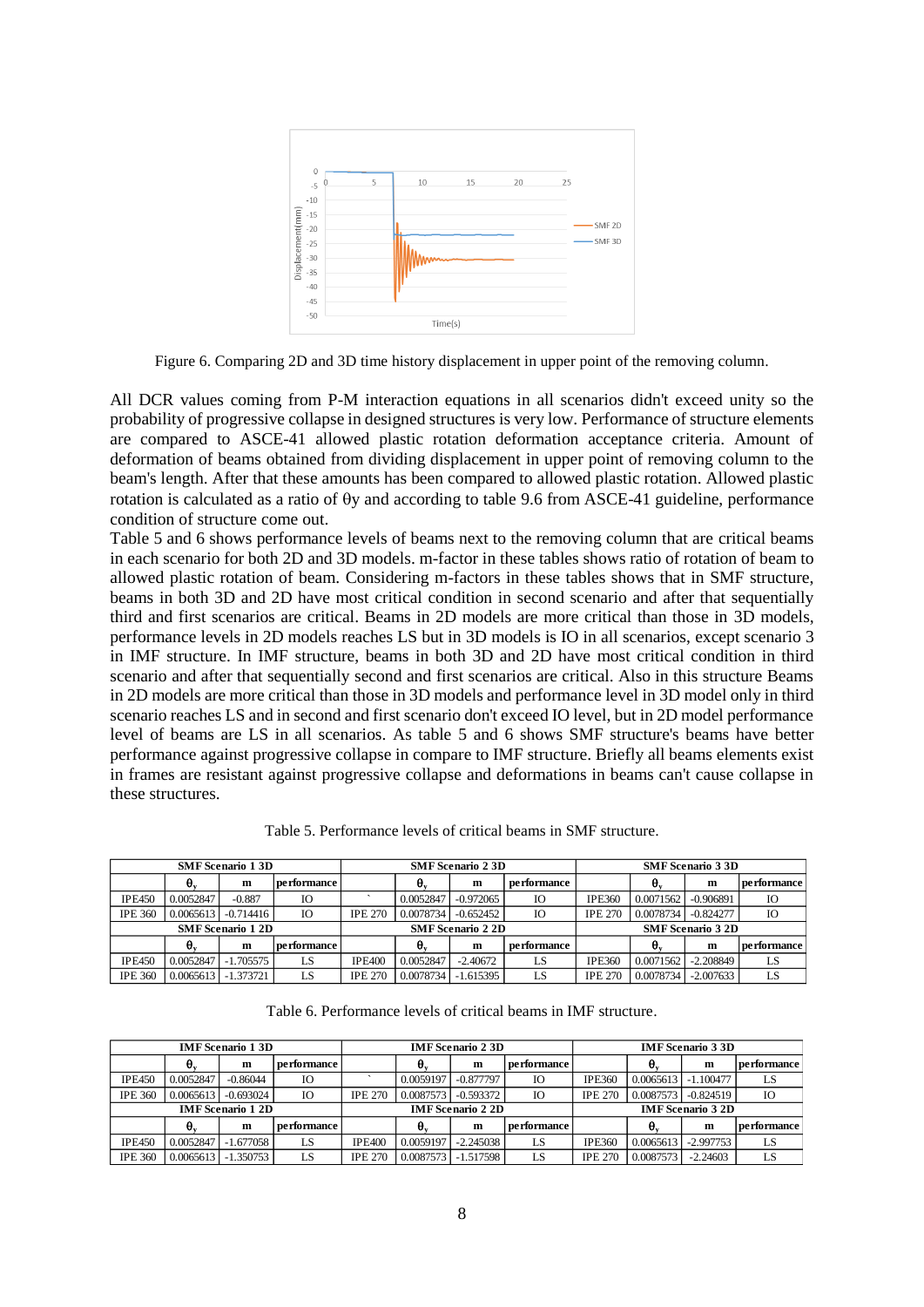Comparing maximum axial and moment in columns next to the removed column with acceptance criteria in ASCE41 shows that removing column in all scenarios can't cause progressive collapse in this study's structures. To compare vulnerability of structures in different scenarios and detect most critical scenario in each structure, demand to capacity Figs. that obtained from the P-M interaction equations are used. Demand to capacity ratio is shown with DCR values in the Figs. 7 to 15. As DCR values increase elements tolerate more critical condition and maximum DCR value shows the most critical scenario.

#### *5.1.1. Comparing 2D and 3D modeling results in SMF structure*

From Figs. 7 to 9 can conclude that DCR values of members in 3D models are less than those in 2D models in all scenarios. After evaluating demand to capacity Figures in SMF structure we obtained that first scenario is the most critical scenario. Demand to capacity ratio for this scenario in 3D model is 0.302 that is related to the column that is parallel to removed column in adjacent frame (frame 2). Also In 2D model we have 0.302 DCR value but in adjacent column in the same frame (frame 1). To evaluate how level of removing column effect on demand to capacity ratio, DCR values compare together for both 3D and 2D models in different scenarios.



Figure 7. Comparing DCR values of columns next to removing column in 2D and 3D models, scenario 1.



Figure 8. Comparing DCR values of columns next to removing column in 2D and 3D models, scenario 2.



Figure 9. Comparing DCR values of columns next to removing column in 2D and 3D models, scenario 3.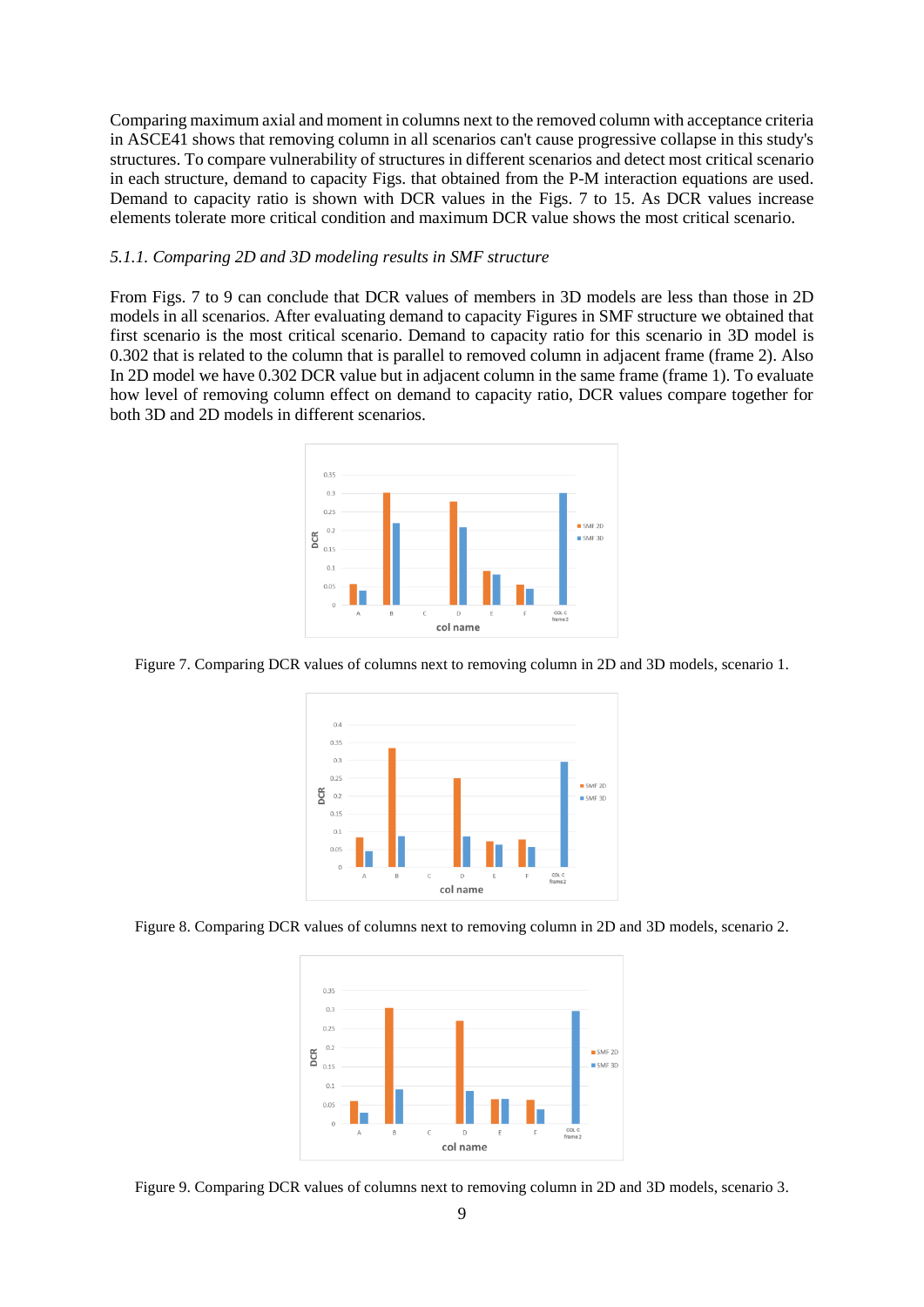Fig. 10 illustrate DCR values for different scenarios, comparing these values shows that in middle column (column C) removing in 3D models respectively scenarios 1,3 and 2 are critical. Maximum DCR amount of these coefficients in 3D models are respectively 0.302, 0.297 and 0.2966. But in 2D models respectively scenarios 2, 3 and 1 are critical and amount of DCR are respectively 0.335, 0.305 and 0.302. This means that SMF structure in 3D model has most critical condition in removing first floor column and removing third floor column is more critical than removing sixth floor column. But in 2D models the most critical condition is in removing third floor column and removing second floor column with a little different is more critical than removing first floor column. To detect the most critical column to remove in each floor, element's internal forces will compare together in corner and middle removing column scenarios. From Fig. 5 scenarios that corner column (col A) are removed amounts of column's forces is less than those in middle removed column (col C). In reviews was shown that columns are more critical than beams and columns in middle removed scenarios are more critical than columns in corner removed scenarios. So corner column removing scenarios are not critical and we neglect calculating DCR values in this scenarios.



Figure 10. Comparing DCR values of columns in 3D models in different scenarios of SMF.

#### *5.1.2. Comparing 2D and 3D modeling results in IMF structure*

We also evaluated demand to capacity Figures in IMF structure and concluded that DCR values of members in 3D models are less than those in 2D models in all scenarios like SMF structure. Also we obtained in 3D models that first scenario is the most critical scenario as same as SMf structure. But in 2D models second scenario is the most critical scenario with a little different to first scenario. In 3D models DCR values are respectively 0.316 for first scenario, 0.237 and 0.1218 for second and third scenarios. But in 2D models first scenario is more critical than the third one and the DCR values are 0.315 and 0.195 respectively. Finally in 3D models first, second and third scenarios are critical respectively. In 2D models second, first and third scenarios are critical respectively. Figure 11 illustrates DCR values of columns in 3D modeling IMF structure at different removal scenarios.



Figure 11. Comparing DCR values of columns in 3D models in different scenarios of IMF.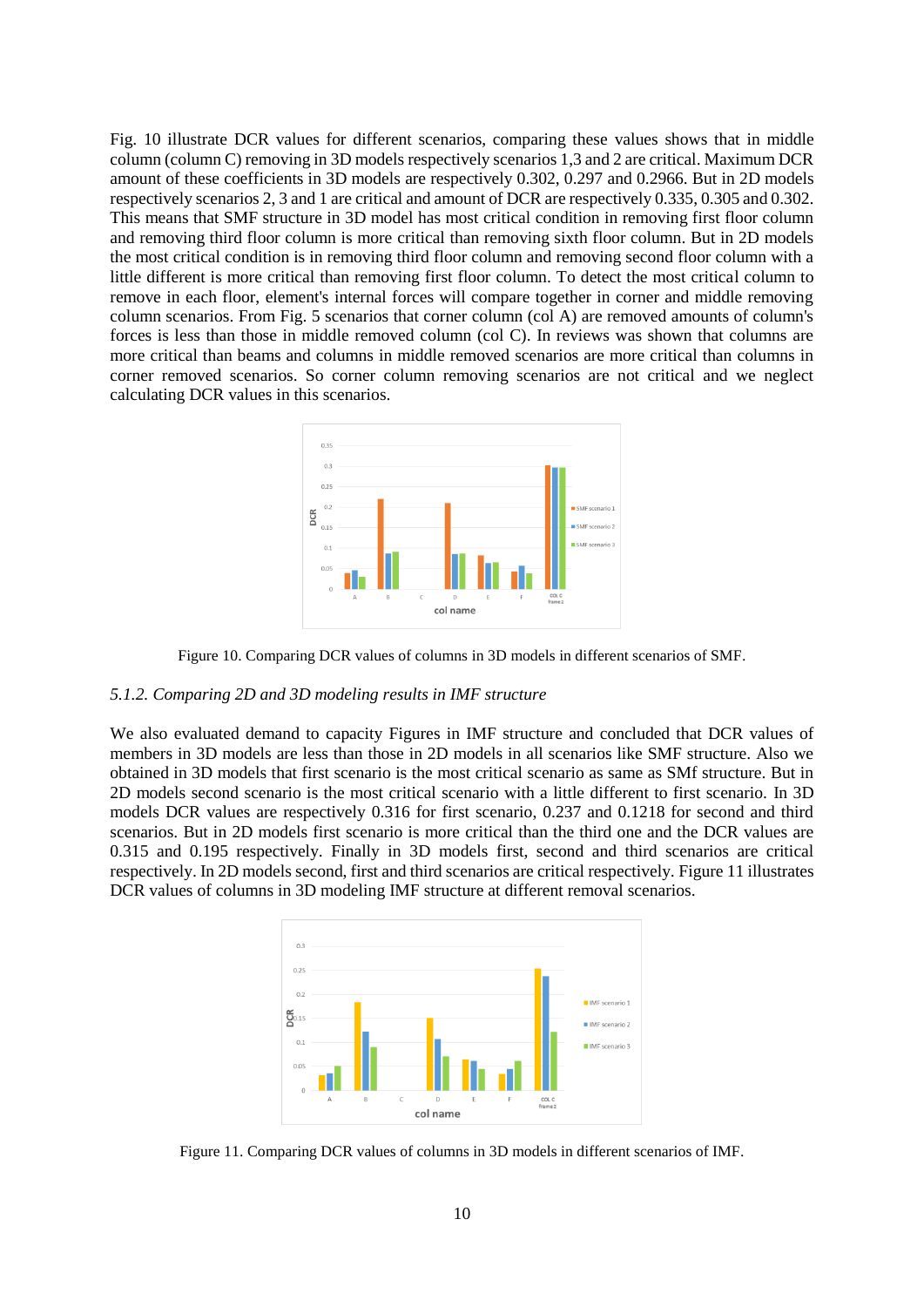## *5.1.3. Comparing SMF and IMF structure together*

In this part we detect resistance level of structures with different ductility with comparing their DCR values together in both 2D and 3D models with different removing scenarios. Fig. 12 shows that in 3D model first scenario of removing middle column in SMF structure has the most critical condition and after that third scenario of SMF, second scenario of SMF, first scenario of IMF, second scenario of IMF and third scenario of IMF are critical respectively. In 2D model according to Fig. 13 second scenario of SMF structure is the most critical scenario and after that second scenario of IMF, first scenario of IMF, third scenario of SMF, first scenario of SMF and third scenario of IMF are critical respectively.



Figure 12. Comparing DCR values of SMF and IMF structure together in different scenarios in 3D models.



Figure 13. Comparing DCR values of SMF and IMF structure together in different scenarios in 2D models.

After evaluating above results we detect that in 3D model removing first floor column cause the most critical condition in both SMF and IMF structures. Also we shown that in all 3 scenarios SMF structure is more critical than IMF. Critical member in all 3 scenarios is the column next to the removing column in adjacent frame (frame 2) that this column can't be modeled in 2D models. In 2D model removing third floor middle column in SMF structure cause the most critical condition, also first floor removing column in IMF is more critical than SMF and removing sixth floor column in SMF is more critical than IMF. Briefly in 3D model in first scenario IMF is more resistant than SMF against progressive collapse, although in second and third scenarios SMF shows better resistance than IMF.

In 2D model SMF shows better performance in compare with IMF at first scenario, but in second and third scenarios IMF is more resistant.

## **6. CONCLUSIONS**

In this study, three and two dimensional progressive collapse analysis of steel moment resisting frames with different ductility was investigated. To evaluate progressive collapse analysis in steel moment frames, special moment frame and immediate moment frame are modeled, analyzed and compared